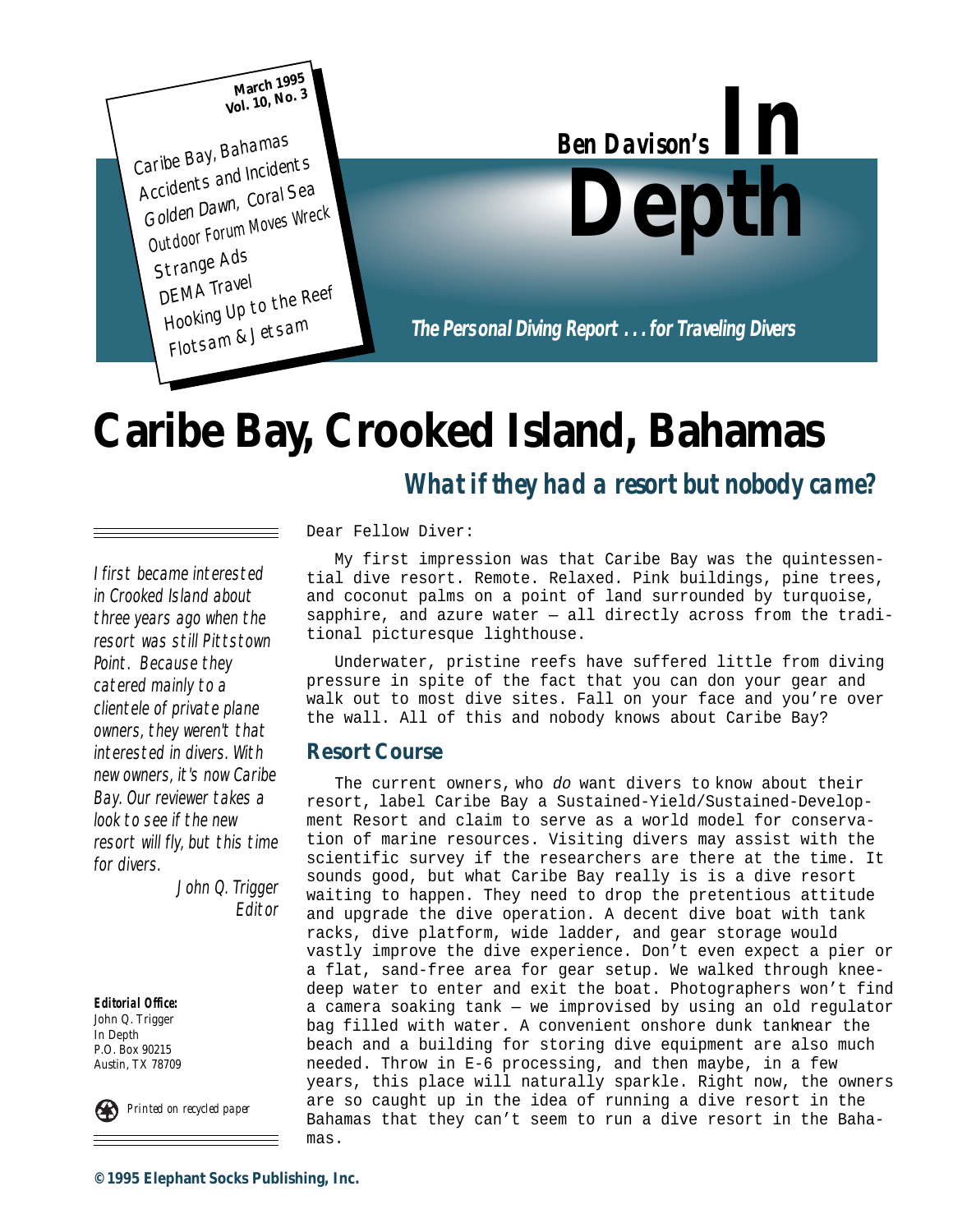#### **Enormous Ears, Queens, and Barrels**

None of these management demerits diminishes the inherent beauty of Crooked Island diving. Expect a wide diversity of fish, sponge, and soft coral species to overshadow the unspec-



tacular hard corals. Queen triggers are enormous and plentiful. Fuzzy gorgonians dance in the gentle currents. Four-foot Nassau groupers gape at each other. Kite-sized stingrays scour sand bottoms.

Resist the urge to crawl inside the five- to eightfoot-tall barrel sponges, but don't forget to pose alongside one or two for photographic perspective. Ditto for the bright orange elephantear sponges — many measure over five feet across and jut over the edge of a wall leading to a 1,500-foot dropoff. Barracuda visit every dive, changing attitudes with a blackto-silver flash as they cruise over reef fingers and the

wall's edge. Reef, gray, mako, and sometimes hammerhead sharks navigate deeper waters.

Black coral is common and not deep. I saw most of it just over the wall at about 60 feet. Deep-sea fans also draped from the wall occasionally.

The dive operation does have some things going for it. Unlimited tanks are available for unsupervised shore dives right off the beach in front of the resort. A flexible dive schedule

### **Wildlife Research**

Caribe Bay lists the Bahamas National Trust, the Aquarium of the Americas in New Orleans, Louisiana, the Virginia Institute of Marine Science and the National Marine Fisheries Service as Crooked Island Research Project participants.

Caribe Bay is funding a two-year research project that began in August 1994. According to John Hewitt, Director of Husbandry at of the Aquarium of the Americas, a population dynamics study of the three most important species — Caribbean spiny lobster, Queen conch and Nassau grouper — is well underway.

Researchers have located and identified nursery grounds for all three species. Quarterly visits assess the production, holding levels and carrying capacity of the area. Once data collection is completed, researchers plan to make their recommendations to the Bahamian government. The ultimate goal is to establish a marine preserve.

allowed us to choose not only where, but when, how long, and how deep we wanted to dive. We could choose from one to six dives daily, which always included at least two boat dives.

Rendezvous, Caribe Bay's dive boat, a 26-foot Bayliner, better suited for inland lake fishing, got everyone soaked with deck wash on the fiveto ten-minute rides to dive sites. Dave, the friendly, laid-back resident diver/ pilot/boat captain, let us choose where to dive. Our small group included several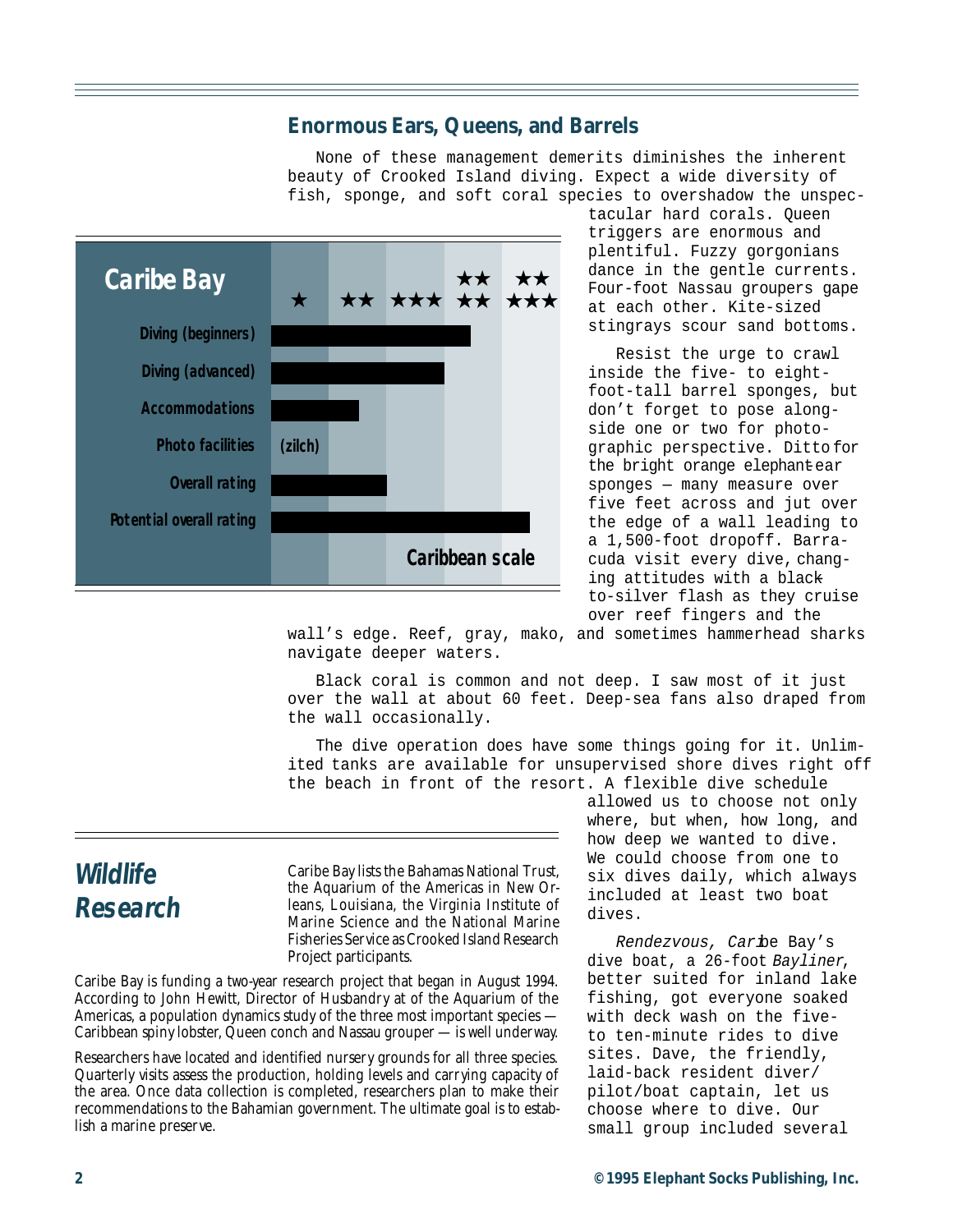divers who had visited before, when the resort operated as Pittstown Point. Since they knew the reefs about as well as Dave, he gladly accompanied us to new areas.

A giant stride off the boat put us into the water. We were never given any type of orientation, safety, or ecology-minded lecture. Even in December, the water was a comfortable 82˚F. We got along fine with skins or 3-mm wetsuits. Visibility varied from 50 to 75 feet.

Light to nonexistent currents precluded drift dives. On Haitian 44, named for a fishing vessel that grounded there years ago, tube sponges of pale lavender, green-yellow, brown, and mustard point every

which way. Bushy trees of black coral hang from the wall. Bicolor coneys, black durgon, yellowheads, and blueheads weave in and out of sea whips, fans, and plumes. Bright red wire coral threaded its way through the live rock.

Almost anywhere we swam along the edge of the wall (60–80 feet), we saw sharks patrolling the deeper waters below us (75–100 feet). Most often their dark shapes faded in and out of the blueness as we hovered over the dropoff. Although we were interested in them, they showed no interest in us.

#### **Prickers and Masochists**

Back on shore, I took care never to walk barefoot. When the tiny, woody pine cones weren't making me hobble, sand spurs throughout the resort grounds did their best to jab me from every angle. My fingers bled from picking needlesharp burrs off my diveskin and booties. I left the sand volleyball to the masochists.

To help pass the surface time, Caribe Bay offers several excursions at exorbitant prices. Take their boat to Bat Caves, Hope House Plantation ruins, Bird Rock, or other places and expect to pay \$160 to \$550. Rent Caribe

## **The High Cost of Surface Interval**

Bay's van — which wasn't running at the time I visited — for a mere \$30 per hour. You can catch a ride with a local or walk to some of these places for free.

If it's still afloat, a boat at the brine ponds makes a good side trip. If you're interested in fishing, all Caribe Bay charters include boat, fuel, guide, bait, ice, lunch, and soft drinks. Blue water and bonefishing are \$550 and \$240 per day, respectively. (Half a day of bonefishing is \$130.) All gear is furnished for the former, but Caribe Bay suggests using your own gear for bonefishing.



If the sandspurs and pine cones don't get you, the mosquitoes and no-see-ums will. I slathered myself with Avon's Skin-So-Soft and various insect repellents, to no avail. These pests even attack indoors. Don't bother going outside after dark unless you want to be eaten alive.

**Crooked Island, the Bahamas**

#### **©1995 Elephant Socks Publishing, Inc. 3**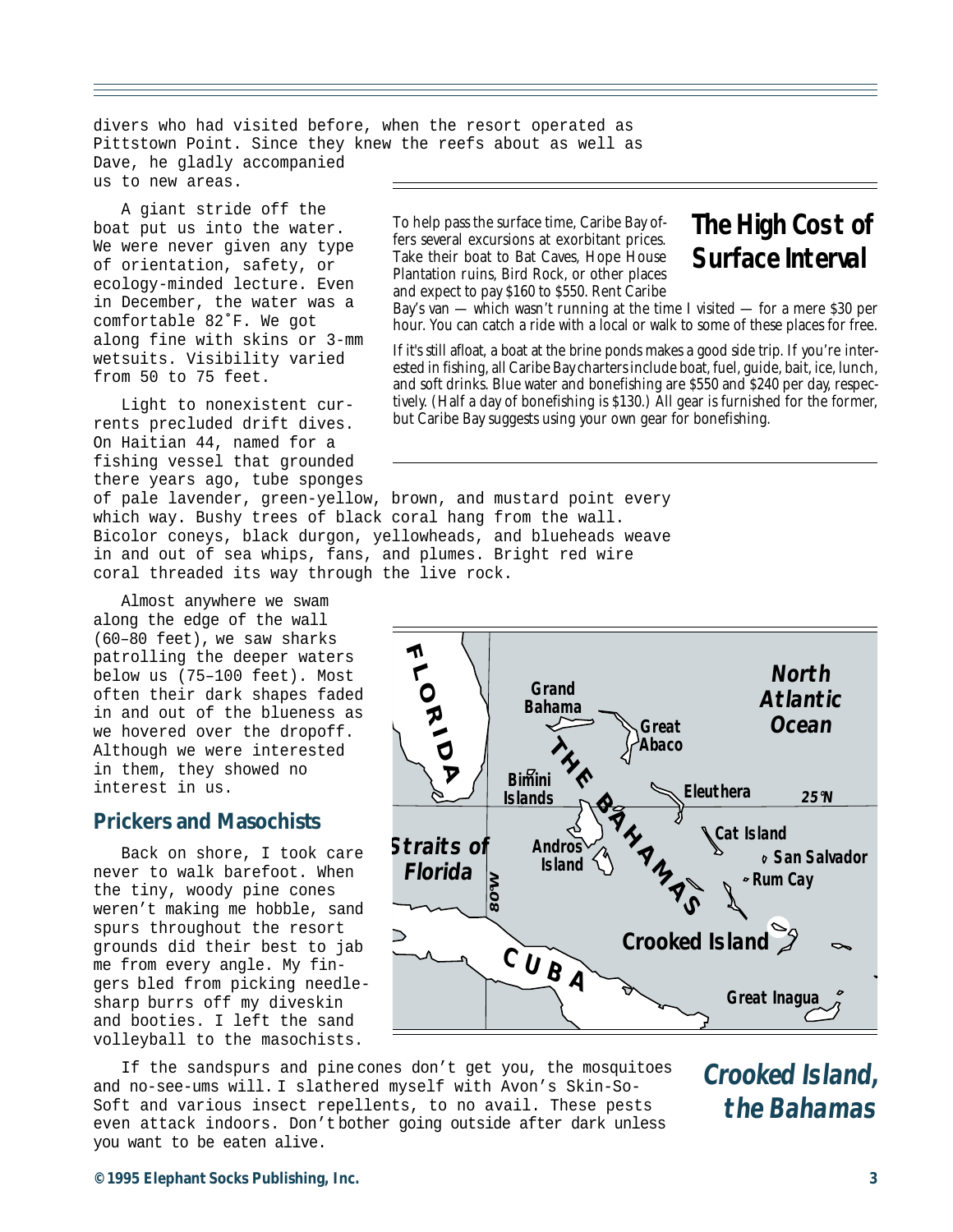No luxury digs or service here. Caribe Bay provides 12 just-OK ocean-view rooms, each with two double beds, tile floor, and bathroom, with no phone or TV or air conditioning. We didn't eat at the resort, but others told us to trust the local Bahamian cook to make up for the advertised but absent Cajun chef. Snorkel for lobster, conch, or spear fish with a sling — they'll cook your catch.

Ditty Bag<br>
United States Division 300 Marinor's Plaza United States Division, 300 Mariner's Plaza, Suite 303, Mandeville, LA 70448; 800-PLACE-2-B (800-752-2322); 504-624-3998; fax 504- 624-9546. Special packages include

accommodations, three meals a day, rum drinks, manager's party, dives, taxes, and service charges. An all-inclusive four-day, three-night stay with six dives is \$583 per person, double occupancy. Hike that up to eight days and seven nights with 12 dives and pay \$1,142 ppdo. . . . Other per-night rates include soft drinks, tea, coffee, three meals per day, and rum party: adults \$110 per night, double occupancy (children under 12, \$100). Expect to pay an additional four percent hotel tax, 15 percent service charge, and four percent resort levy with this deal.... One dive is \$40 per person, with subsequent dives \$30 each; three dives daily costs \$100. Pay \$500 for a six-consecutive-day, three-dive-per-day package. Resort instruction with first dive is \$150. PADI Open Water certification, including books, course materials, and six dives in three days is \$395. All dives include air and weight belts. . . . Visibility is commonly 50-75 feet, up to 125 feet or better seasonally. Water temps vary from 85˚F in summer to 78˚F in dead of winter. . . . Nearest chamber is in Nassau. A limited amount of adequate rental gear is available, but don't expect a lot. . . . Fly into Nassau via a U.S. domestic flight or BahamasAir; travel to Crooked Island on BahamasAir, leaving Nassau twice weekly. Incoming, overnight in Nassau. I recommend the Orange Hill Resort. The food's great there, and friendly staff members will provide airport transportation both ways if you ask. Or charter a private flight to Crooked Island and land directly at the resort. Caribe Bay has on order its own commuter plane, so Dave will be able to shuttle guests to and from Florida himself.

You probably won't go hungry, but you might go thirsty. Caribe Bay ran out of beer while we were there. You can't buy any in Landrail Point, the nearest village, because religious beliefs prevent them from selling or drinking it. You might think about bringing your own supply from Nassau or the States. If you can't manage that, the tap water is safe to drink. By the way, don't expect thrill-a-minute night life. There is none. However, the resort is perfectly situated for a good chance of catching the fabled "green flash" at sunset.

The laid-back atmosphere and beautiful setting are tarnished somewhat by the diesel generator spewing fumes 24 hours a day. The generator, in its own building, is about 1,000 feet from the restaurant and bar. Since the resort originated as a resort/stopover for pilots,

It could be the Catch 22 of dive resorts: charge more because of fewer guests, can't get more guests because the cost is too high. With air from Miami to Crooked Island running about \$300, a week at Caribe Bay approaches \$1,450, compared to Cozumel, under \$1,000; Roatan, \$1,150; or Belize, \$1,100.

J. Q.

the restaurant and bar overlook the runway instead of the beach. Not much ambiance here, especially when the wind pushes the diesel fumes and white noise toward you.

#### **In Essence**

Caribe Bay doesn't pamper divers. If you're willing to schlep your own gear and can put up with adequate but not luxurious accommodations, come on down for some good to great diving. Nearly pristine reefs and tons of biodiversity wait for you to discover them, and you may even get a chance to name a new dive site. Viz is seldom less than 50 and often over 100 feet.

Beginners through intermediates will enjoy the easy reef and wall diving. There's not a lot of variety in types of diving, but experienced or gonzo divers can drop directly over the wall to scout for sharks and other large species of fish or search out new dive sites.